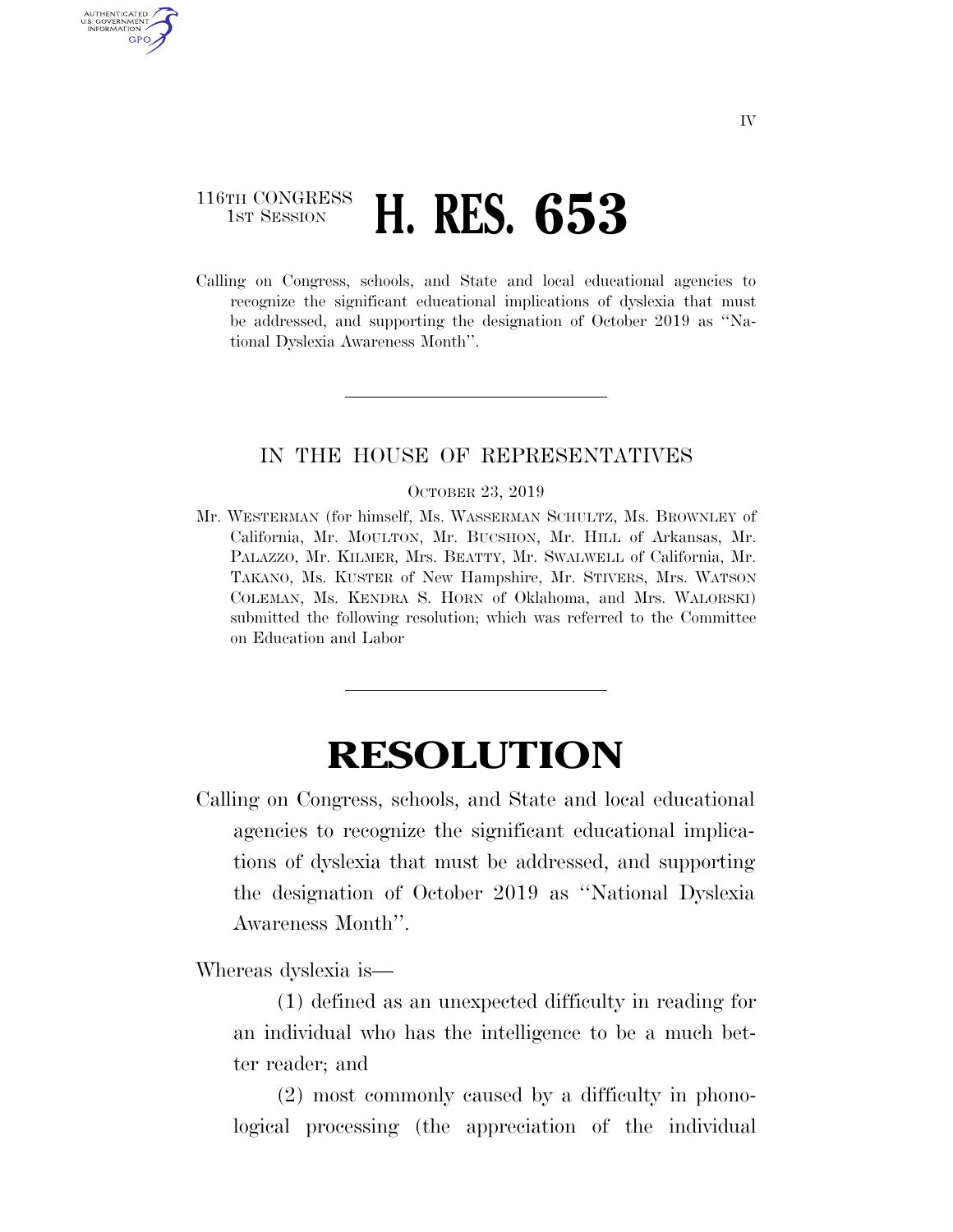sounds of spoken language), which affects the ability of an individual to speak, read, and spell;

- Whereas, the First Step Act of 2018 (Public Law 115–391; 132 Stat. 5194) included a definition of dyslexia as part of the requirement of the Act to screen inmates for dyslexia upon intake in Federal prisons;
- Whereas the definition of dyslexia in section 3635 of title 18, United States Code, as added by section 101(a) of the First Step Act of 2018 (Public Law 115–391; 132 Stat. 5195), is the first and only definition of dyslexia in a Federal statute;
- Whereas dyslexia is the most common learning disability and affects 80 to 90 percent of all individuals with a learning disability;
- Whereas dyslexia is persistent and highly prevalent, affecting as many as 1 out of every 5 individuals;
- Whereas dyslexia is a paradox, in that an individual with dyslexia may have both—

(1) weaknesses in decoding that result in difficulties in accurate or fluent word recognition; and

(2) strengths in higher-level cognitive functions, such as reasoning, critical thinking, concept formation, and problem solving;

- Whereas great progress has been made in understanding dyslexia on a scientific level, including the epidemiology and cognitive and neurobiological bases of dyslexia;
- Whereas the achievement gap between typical readers and dyslexic readers occurs as early as first grade;
- Whereas early screening for, and early diagnosis of, dyslexia are critical for ensuring that individuals with dyslexia receive focused, evidence-based intervention that leads to